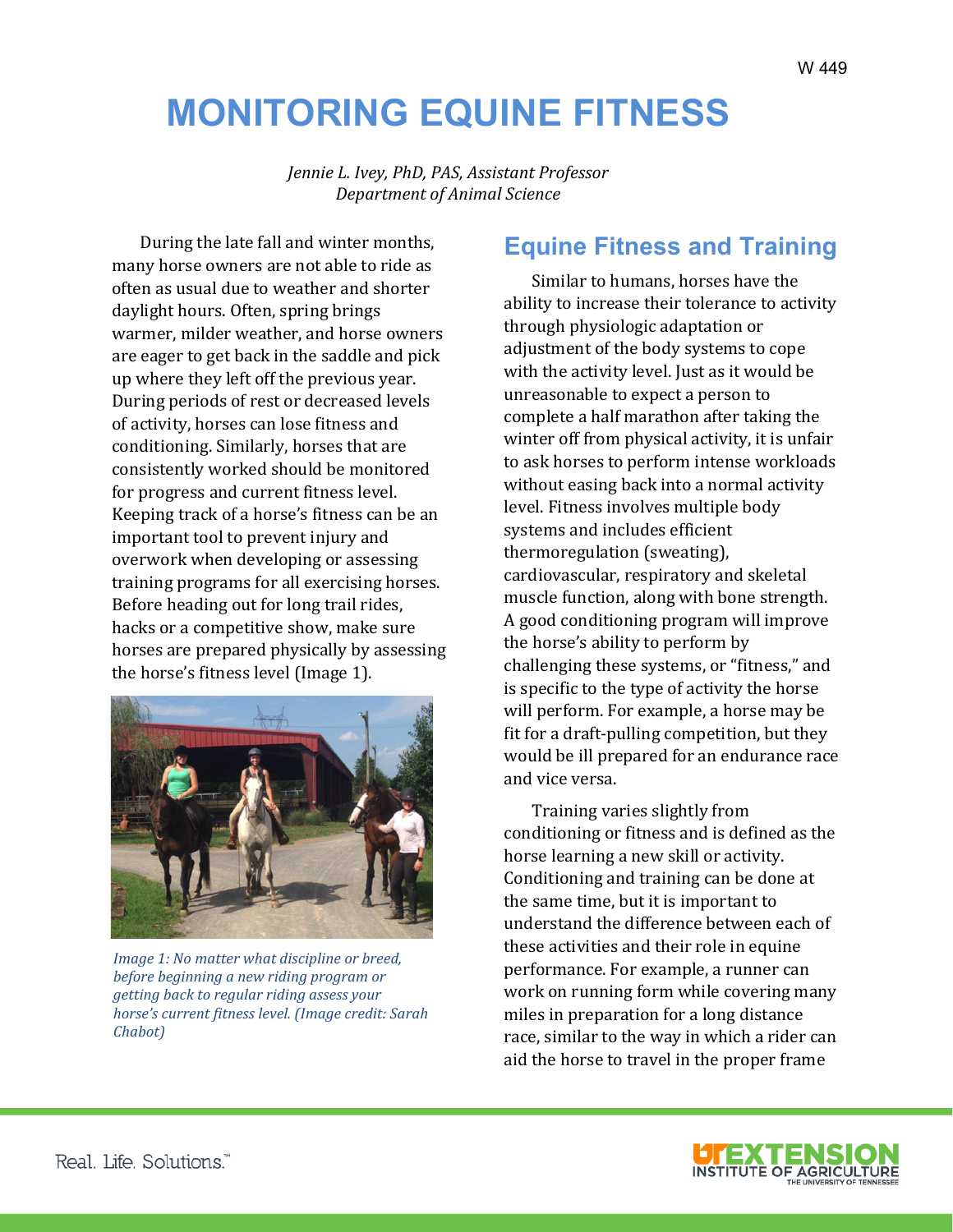while trotting along the rail. Both of these are good examples of conditioning. If the horse was learning to navigate a new trail obstacle, the rider would be training a new skill for the horse, but not much conditioning or fitness would be achieved during this time.

Both training and conditioning are very important for many aspects of equine performance. When developing an exercise program, consider completing activities similar to the environment in which the horse is expected to compete or perform. For example, horses trained in flat, soft, sandy areas will not be well prepared for hills and hard terrain. If preparing for events requiring bursts of high-intensity exercise, such as speed events, cutting or jumping, be sure to provide the horse time to regain their fitness for these activities as well.

#### **How Much Time Is Needed?**

In general, horses maintain their current fitness level for the first three weeks of inactivity. A good rule to follow is for every day off, a horse will require one day of conditioning to regain the lost fitness. After eight weeks of inactivity, the horse will have lost a substantial amount of fitness and should be reconditioned with low-impact time under saddle, such as hacking or flatwork. It is also important to remember that while muscle responds relatively quickly to a training protocol, bones, ligaments and tendons are slower to adapt and need time to adjust in order to avoid injury.

"Take the time it takes" is a phrase often used when training horses to learn new skills, but the concept is easily applied to fitness as well. Allow your horse plenty of time to regain appropriate muscling and for other body systems to adapt to the desired level of activity. Rushing through conditioning and other fitness exercises can

lead to suboptimal performance, injury and a slow progression for future training sessions.

### **Monitoring Fitness**

The easiest and best way to monitor your horse's fitness is through heart rate recovery after exercise. Begin by taking the horse's resting heart rate while the horse is in a calm, quiet state. The easiest place to take the horse's heart rate is the mandibular artery, just under the jaw. Curl the fingers of your hand in the groove between the horse's jaw, and pull back towards you. A cord-like structure should be found, and when slight pressure is applied, the pulse can be felt (Image 2). Time the number of pulses over 60 seconds to determine how often the horse's heart beats per minute.



*Image 2: To take the horse's heart rate, place your fingers in the jugular groove. Curl your fingers backward until a cord-like structure can be felt. Apply slight pressure to feel the horse's pulse, and count the number of pulses over 60 seconds. (Image credit: Lew Strickland, the University of Tennessee)*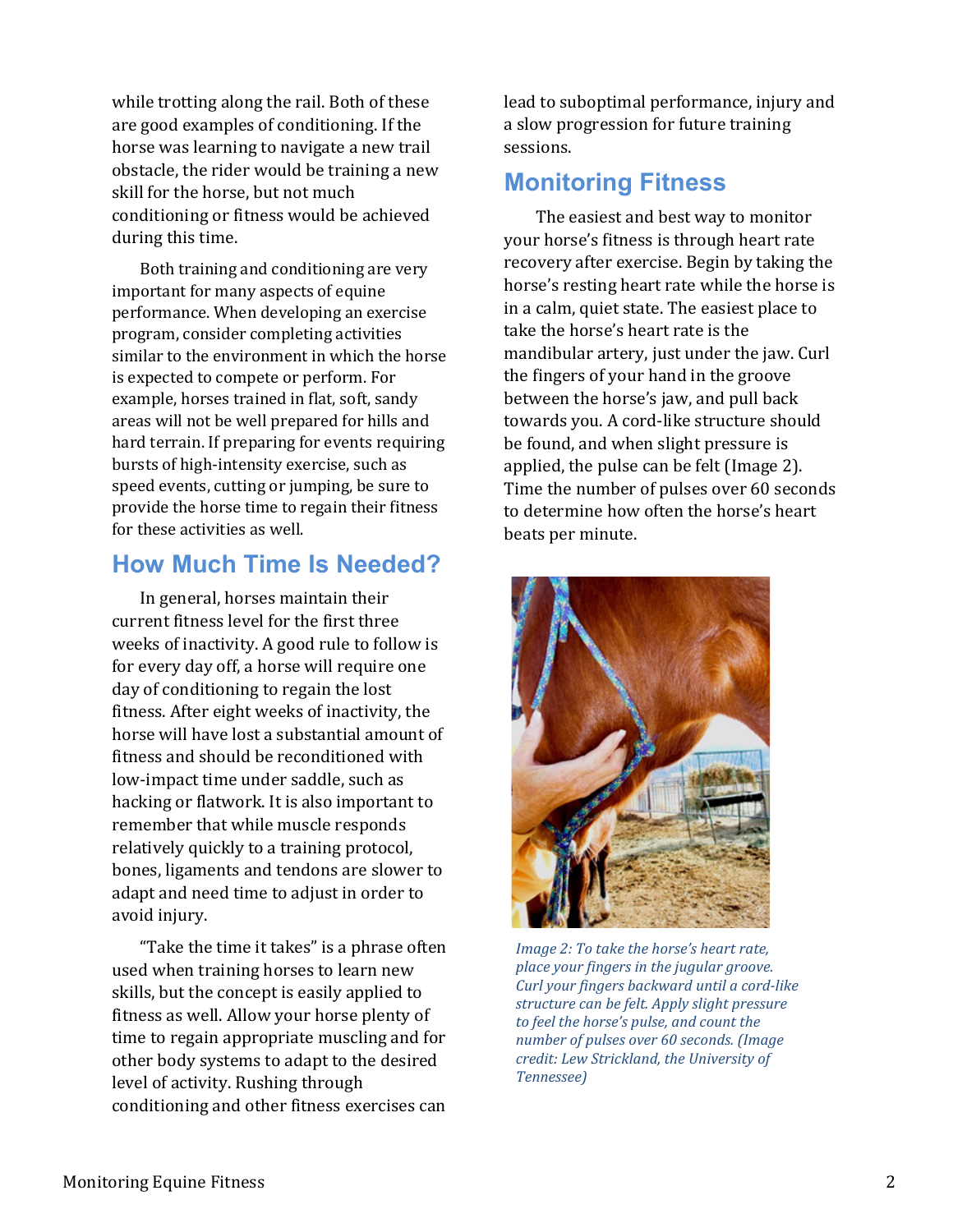The heart rate can also be measured by using a stethoscope in the heartgirth, directly behind the elbow on the left side of the horse. A mature horse's resting heart rate should range from 28 to 40 beats per minute. If the heart rate is above this range, let the horse relax and try again a few minutes later. Next, after completing a ride/workout, monitor the time it takes the horse's heart rate to return back to the normal range. Begin by completing a normal ride/workout/activity, and immediately after finishing, take the horse's heart rate. It is important to take this measurement after the peak of exercise intensity, as this will provide the best indicator of the horse's fitness. Do not walk the horse around or wait for them to "cool down," as this will not provide an accurate reading of the horse's heart rate after the peak of exercise intensity. For example, if completing a reining pattern, take the horse's heart rate immediately after completing the pattern, but before walking the horse around or out of the pen.

If the horse's heart rate returns to the normal range at or before 15 minutes after exercise has ended, the horse has been worked adequately to maintain fitness considering the current fitness level. This level of activity will allow the horse to maintain its current fitness but will not increase their overall fitness level. If recovery is achieved within 30 minutes after exercise, the horse has been stressed within an acceptable limit to increase fitness. In the event recovery to the normal heart rate range takes longer than 30 minutes to achieve, the current exercise activity may be too challenging for the horse based on their current fitness level. Consider scaling back the activity/intensity level of exercise and completing conditioning work until the horse has an opportunity to increase fitness level.

Similarly, recovery of the horse's respiratory rate can also be used as an indicator of fitness. Respiration rate can be taken by watching the horse's chest move in and out with each inhalation and exhalation for one breath. Also, feeling for air moving out of the nostrils can be an effective way to determine respiration rate. A stethoscope can also be used to listen for breath as air travels across the trachea. Be cautious that the horse is not sniffing, as this can make the resting respiration rate appear abnormally high. The normal resting respiration rate for an adult horse is 8 to 12 breaths per minute. Once the resting respiration rate is determined, then follow the procedure detailed above; complete an activity and upon finishing, check the horse's respiration rate and monitor the time it takes to return back to resting values.

These tests can be repeated frequently and should be used consistently during any exercise program. Make sure to complete the same exercise in order to monitor the horse's progress through the training program or riding season. For example, jump a complete course, ride a set distance at a specific gait, or perform a set of maneuvers like what would be expected for a reining pattern or dressage test. By keeping the level of exercise consistent, the horse's ability to tolerate this level of activity at a set intensity will become evident. Ideally, the horse should be able to recover faster and perform at a higher level of work as they become more fit. Increased fitness will be displayed by a faster